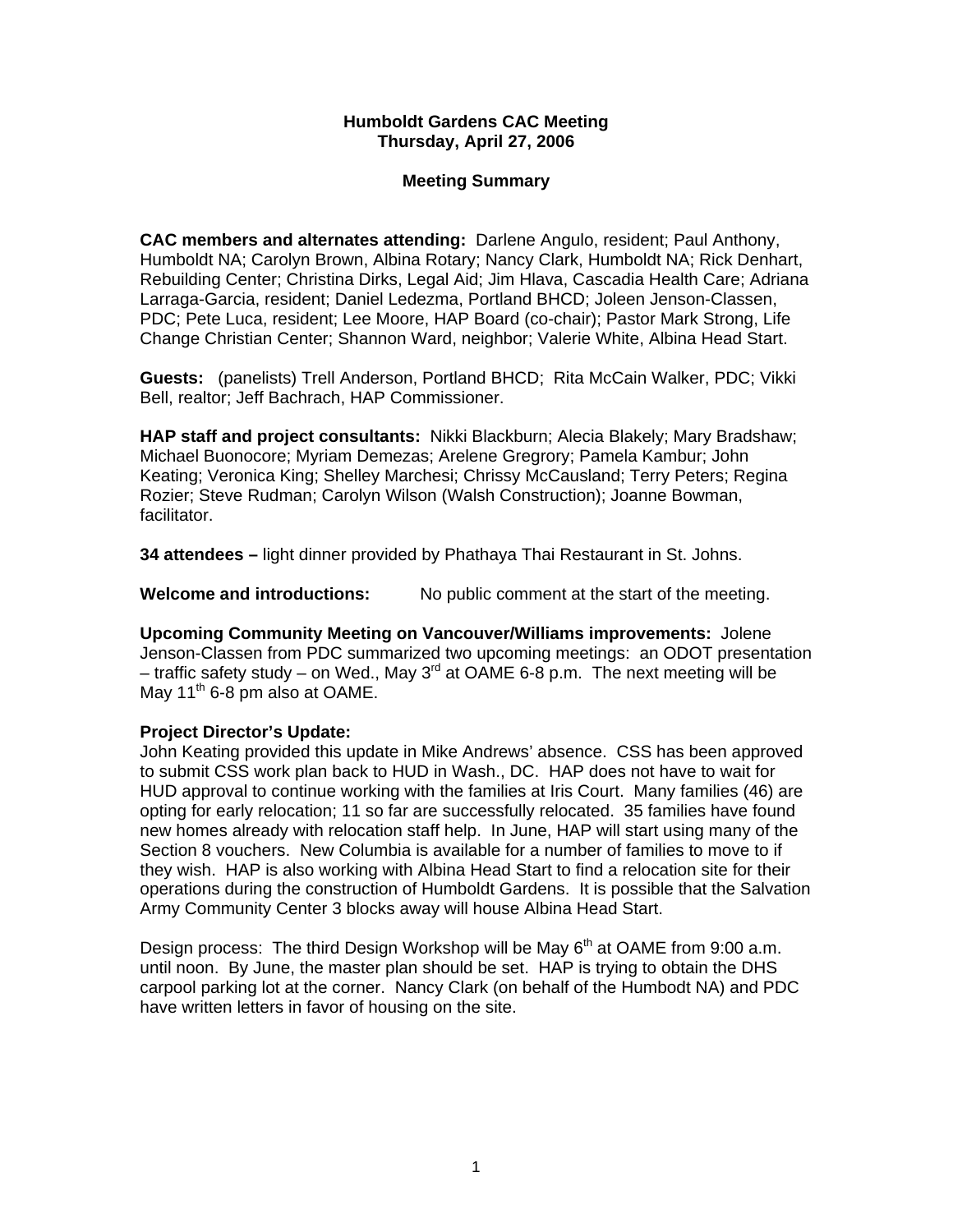#### **Homeownership – Mary Bradshaw & Joann Bowman, facilitator**

Mary Bradshaw from HAP is coordinating the homeownership portion of Humboldt Gardens. HAP has selected 21 houses that are currently public housing units located within a one-mile radius of Humboldt Gardens that will be converted to home ownership. These homes range from being built in the 1990s back to 1940s. As part of the Humboldt Gardens redevelopment, these homes will be sold to families at 80% AMI and below. HAP included these in the HOPE VI redevelopment because they have become too expensive for HAP to maintain. The maintenance, rehab, repairs that need to happen at several of the sites is more than HAP can spend on them.

HAP public housing families currently occupy these homes; Myriam Demezas is the Community Builder for these scattered site households. Five families were at the homeownership forum on April 4th, although none attended the CAC Meeting this evening.

Key aspects for the homeownership portion of Humboldt Gardens are to:

- Provide options for affordable purchase with various tools
- Price homes so they are affordable to families earning 80% MFI or below
- Target sales to families living in these homes already, and people living in north & northeast. For HAP resident's, the goal is to help them see if it's realistic and if they're ready to buy a home.
- Consider the possibility of a lease-to-own option to buy these homes.

Staff is at the very beginning of this process. Physical inspections on all the houses have just been completed. HAP is requesting input from the CAC about the most important objectives that should be involved in order to bring 21 affordable homes to the community.

**Question:** How were these houses picked for this project?

**Response:** These 21 houses were identified during the HOPE VI grant application last June. Part of the HUD initiative is to also provide homeownership to low-income residents of public housing. The houses needed to be within a 1 – 3 mile radius. These homes fell in the 1-mile radius and are the ones put into the grant application.

**Question:** Who will be able to buy these homes?

**Response:** The first choice to purchase these homes are the families living in them. Second choice will go to other HAP residents. We haven't worked out all the specifics in dealing with HAP family hierarchy and how these homes would be made available after the residing family, but we are asking you to tell us what you would like to see happen. Input from this meeting and the Apr  $4<sup>th</sup>$  forum will all be presented to the Board of Commissioners at both their May and June meetings.

# **Summary of the April 4th forum -** Joann Bowman

The spirit of the discussion was very open. Attendees came with a lot of energy and questions. The 3 questions discussed by participants were:

- 1. "What are the biggest barriers households face when trying to buy a home?"
- 2. What do you see as highest priority of homeownership in the community?
- 3. What is the greatest opportunity this project presents?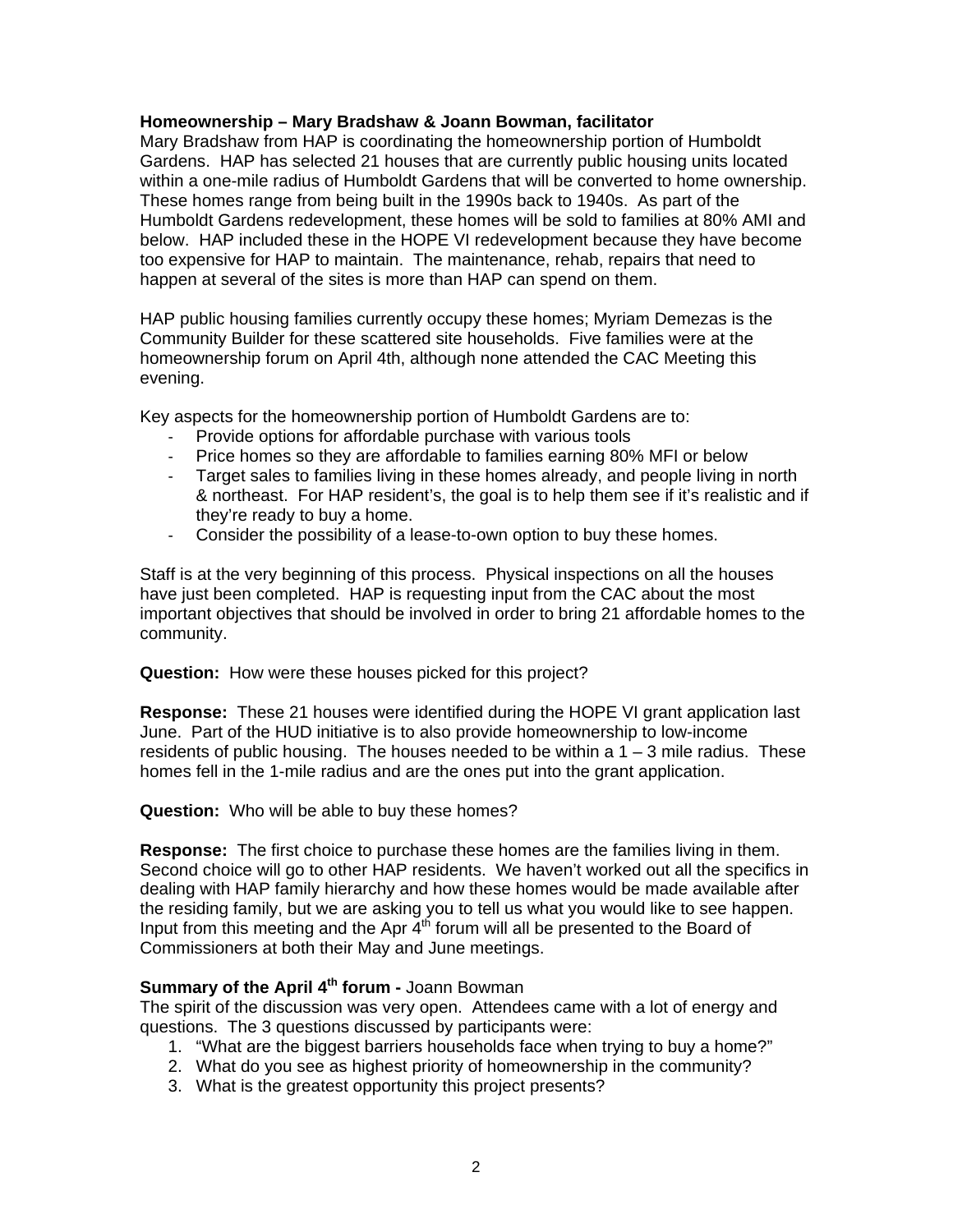Input regarding these questions is summarized in the draft plan mailed to CAC members with their agenda packet.

#### **Input from Panelists:**

Vikki Bell listed some of the barriers to homeownership:

- A criminal background
- Debt to income ratio
- Housing prices
- Credit rating (interest rates are different based on credit history)

If a large down payment is a barrier, how can that barrier be removed? Some of the options out there that can be utilized are:

- FHA 3% down
- Down payment assistance.

- Homeownership is not a "fixed science". There are many variables. Some solutions to these barriers are:

- Purchasing houses in different, "non-traditional" ways (such as the community land trust model or using a "silent second mortgage")
- Brothers/Sisters/Families buying homes together

**Education** - Rita McCain Walker, a PDC staff member responsible for the City's minority homeownership campaign, comes with extensive experience working with low-income homebuyers. Homebuyer education is crucial and everyone should go through a program to learn about managing your money; how you pay your rent; how you pay your utilities; etc. All are a part of managing your money to work toward homeownership. Portland Housing Center is one location for this education.

Grants and 1-on-1 mentoring help families prepare to buy homes. Bond loans, down payment and closing cost assistance; these are all tools available from area banks to help families buy a home. A social security card and (if an immigrant family) a green card are requirements for minority families to buy a home.

Rita stated that people have a lot of education but still don't know what is needed to buy a home. Trust is a very big part of buying a home – having trust in the people you are working with to buy a home. There is a 25% gap between the numbers of white homeowners vs. African American homeowners. The minority homeownership campaign has established a goal of 12,000 people becoming homeowners over the next 10-12 years in Portland.

**Income and Credit** - Determining income is the first part of looking into homeownership. Once income is determined, people can begin to move further along the process of buying.

Do people know what is considered good credit? These are all things that come up and PDC will be working on ways to solve these issues. Many people think you need 20% down; many think you need a 620 credit score or higher. Neither of these assumptions is true, but these are things that people believe in this community. There are sub-prime lenders. Their loan costs are higher, but there isn't any other reason not to go to a subprime lender.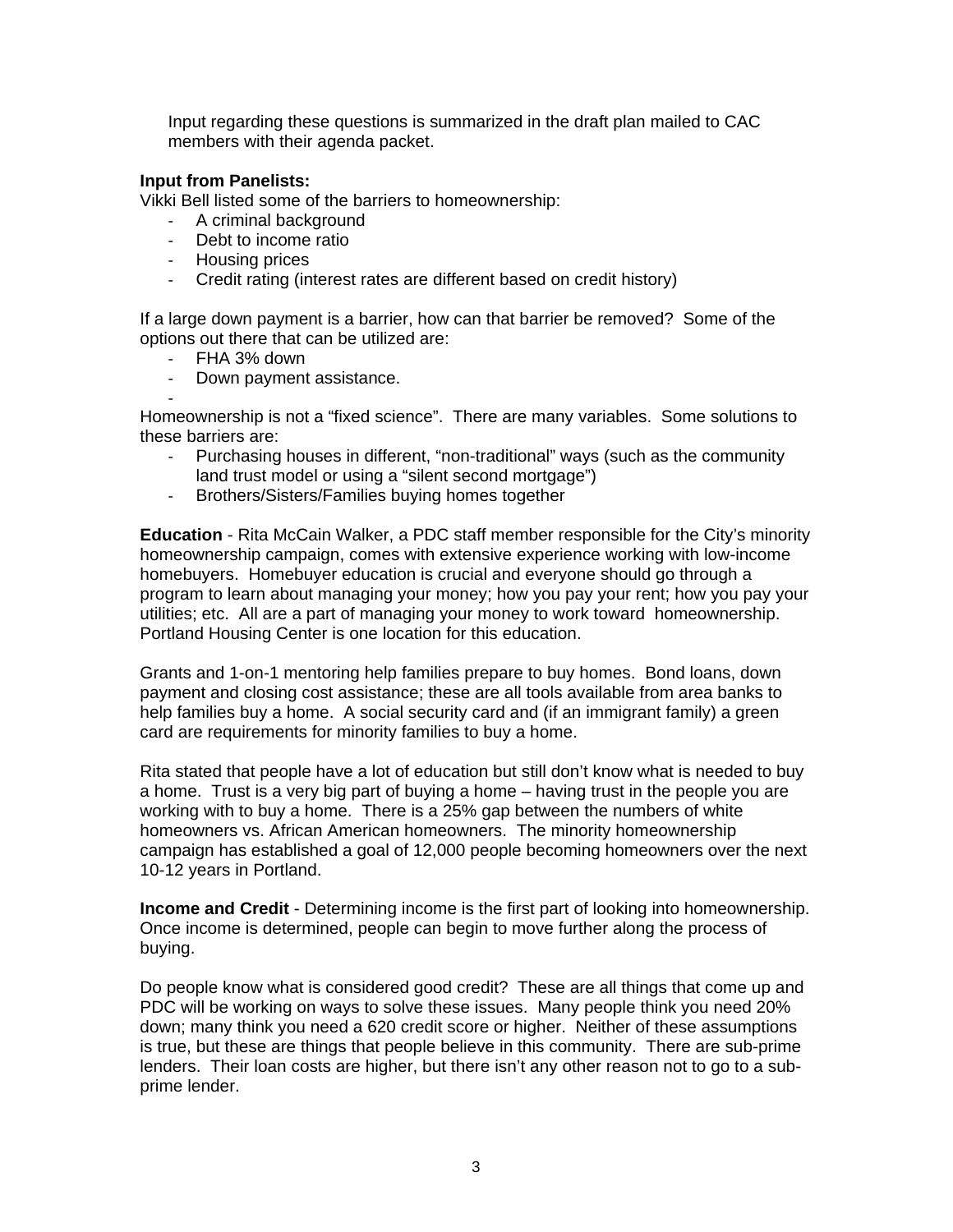**Minority Home Ownership** - Banks have minority loan officers because they are better able to understand the barriers and issues of other minorities. Homebuyers are going to start hearing a lot about City-sponsored minority homeownership forums. It is a good idea to attend these forums and share your story about what you want and barriers you have faced. If a person has been turned down when buying a home, they should go to PDC for assistance. PDC can provide help in these situations since it is part of the campaign to increase minority home ownership in Portland.

Banks and lenders in Portland don't think there are problems in purchasing homes in this area. There are some emerging products being used elsewhere in the country that need to be used in Portland. Underwriting guidelines, down payment programs, etc. are all topics PDC is looking at discussing with these banks and lenders.

**Follow up After Purchase** - Follow-up with lower income families that are able to buy a home is very necessary. Once someone buys a home they start to get things like equity loan and 2<sup>nd</sup> mortgage mailings. Counseling is needed as follow-up to help understand these and other issues that might come up. It is called post-purchase counseling. Most people would be very surprised at what lending institutions and banks can do to help you keep your home once you've purchased it, if you have financial trouble.

Trell Anderson – BHCD – Housing Program Manager, said that there is a great deal of success in focusing on minorities in the area. A few of the programs available are:

- Mentoring via AAAH (African American Alliance for Affordable Homeownership)
- APICIA (Asian Pacific Islander Community Improvement Association) assistance
- Portland Housing Center for buyer-education program

**Traditional vs. Alternative Homeownership Models** - The traditional homeownership model is to borrow from a bank, find a home and own/live in it until you decide to sell. At the point of sale, the seller retains all the equity in the home as profit.

Alternative models help lower-income, first-time homebuyers by subsidizing either their purchase price or helping with their down payment or closing costs. Most of these models attempt to recapture or retain the subsidy in the future when the home is sold again. This allows the community to benefit from longer-term affordability… allowing other lower income families to have the same opportunity to purchase in the future. Trell is advocating for a model which will allow for affordable homeownership in these 21 homes over several generations.

**Land Trust Model** – This model separates the land and the home so that a person would own the home and a community-based non-profit would own the land. This land/structure split lowers the sales price since the homebuyer is only purchasing the structure. The connection of the two – the property and the land - is through a 99-year lease agreement. The only catch is that when the homeowner sells their house, a community-based non-profit would pass the same opportunity on to another low-income person looking to purchase the home. To do this, a cap is placed on the home's sales price. The original buyer still receives a profit from selling while also allowing another low-income family to become a homeowner. Typically the first buyer can walk away with 25% of the appreciation amount of the home.

Also in the land trust model, homes must be owner occupied. An owner cannot rent that home out after purchase.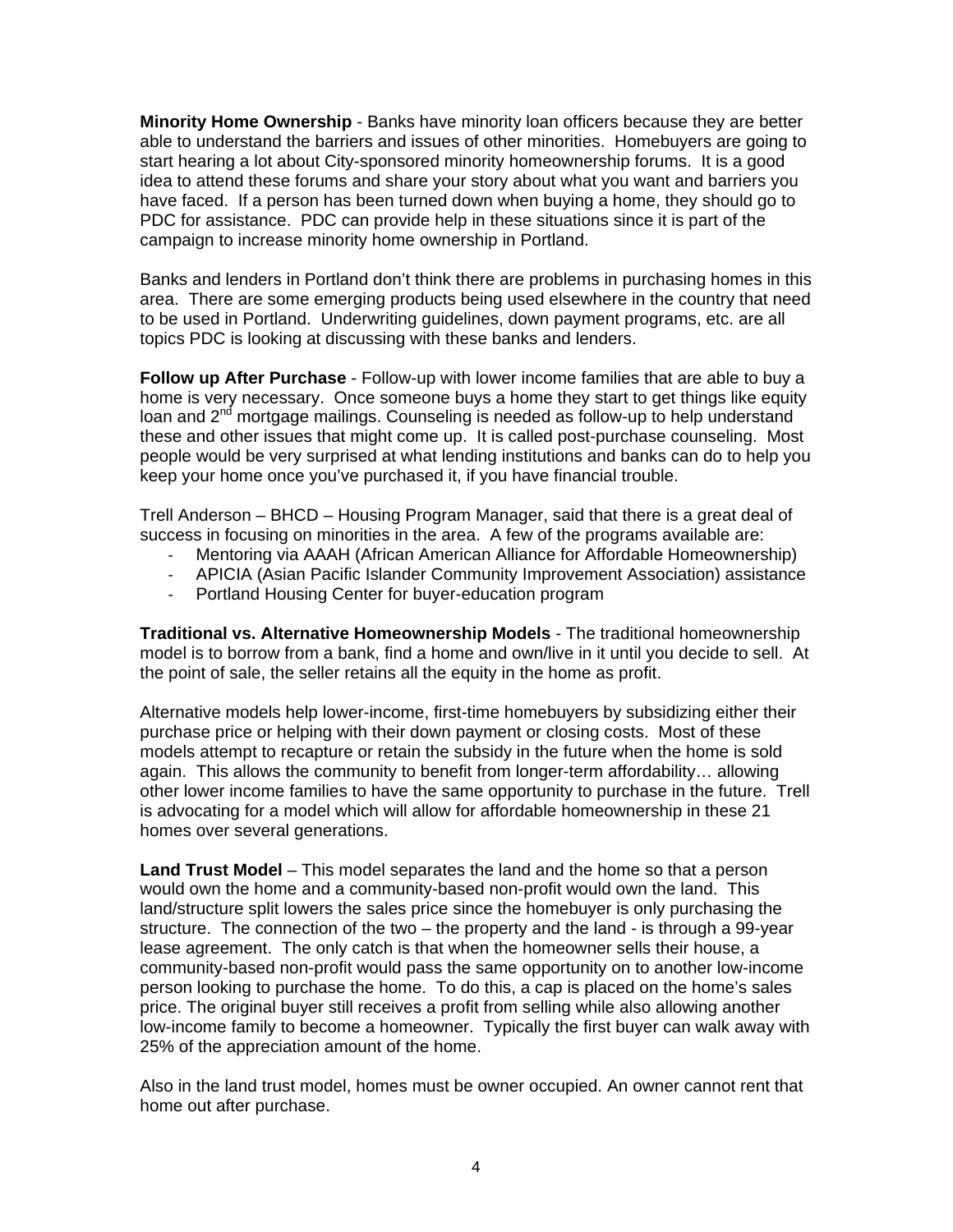Some of these 21 scattered sites can be sold outright and some could be sold as a land trust. Community input is going to help decide how this will happen and how many homes could be traditional and/or alternative.

**Affordable Homeownership Experience at New Columbia -** New Columbia's unit mix includes 232 homes for sale and the goal has been to create a mixed income community of renters and homeowners…at a full range of income levels.Currently, 65% of homeowners at New Columbia are from N/NE Portland.

Affordable home ownership was a goal for 30 of the homes. Of the 30 homes originally targeted for affordable homeownership, only 15 homes (approximately) are going to be part of a land trust and would then be affordable for low-income households in the future. Another 15 homes are being developed by Habitat for Humanity (which includes deed restrictions to ensure affordable resale for at least 25 years.) In Trell's opinion, the city missed an opportunity at New Columbia in not making more of these homes a part of the land trust.

**Focus on Sale of Homes to HAP Families** - One CAC member strongly advocated that HAP should make these home available only to HAP families since they are being taken from the public housing resource-base. One response to this comment was that unless HAP had a post-purchase plan, the home would go to the non-profit (land trust) or to the individual (traditional financing) and HAP would no longer be involved in future sales.

**Question: What about the loss of the community's public housing (rental) resource?** A member of the CAC expressed concern about the loss of public housing: What is going to happen to the 21 public housing units available to low-income HAP families? Can you take the profit from selling the houses and use that to build more lowincome housing? How do you replace the low-income housing you're going to sell off?

**Response:** The sale of these 21 scattered site homes focuses on affordable homeownership. It has to be a self-supporting program. The revenue gained from the sale of the homes needs to cover all of the program's expenses (proceeds from the sale of one home could go into the more extensive rehab needed in another.) The project needs to break even in the end. The remaining scattered site homes in HAP's public housing portfolio may have homeownership opportunities but will also look at opportunities to maximize the sales prices in order to use the proceeds to finance new public housing. None of the public housing subsidy from HUD will be lost; the units will be "banked" until HAP has sufficient resources to redevelop them.

**Question from panel:** How many people think these 21 homes should be part of a wealth creation homeownership model - a traditional model? Nobody raised his or her hands. How many people think these 21 homes should be a part of an alternative homeownership model, utilizing a land trust model as one of the options? Many people raised their hands in favor of this group of options. Without tremendous amounts of initial subsidy, the traditional model would eliminate HAP families because their income is so low compared to other families in the community.

The HAP Board of Commissioners will be striving to reach a balance in these discussions. There is a public investment to help the first family buy a home. How long does HAP stay involved in that public investment? Does HAP help that family and then